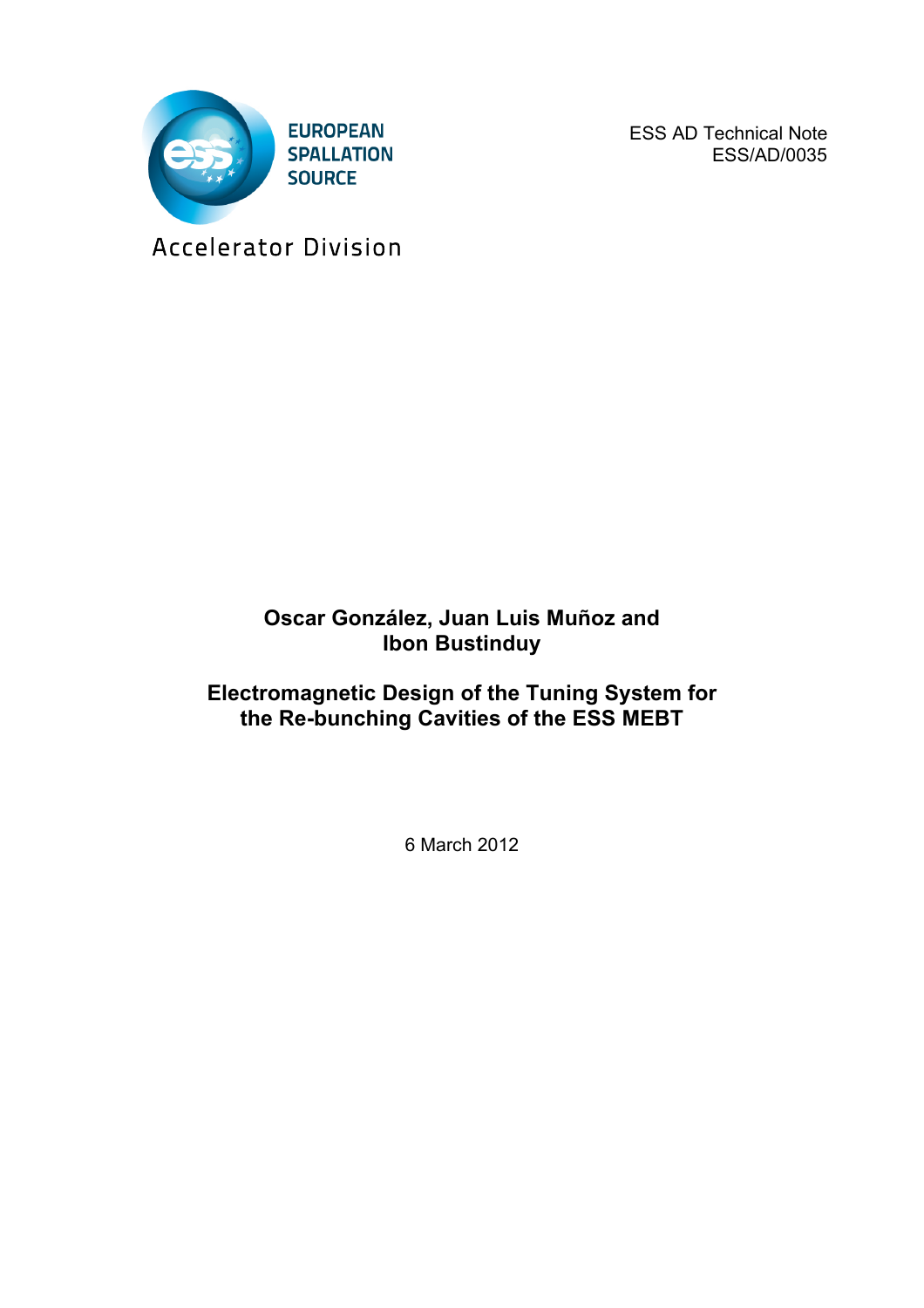# Electromagnetic Design of the Tuning System for the Re-bunching Cavities of the ESS MEBT

Oscar González, Juan Luis Muñoz, Ibon Bustinduy ogonzalez@essbilbao.org, jlmunoz@essbilbao.org, ibustinduy@essbilbao.org

ESS Bilbao

December 2011

#### Contents

| 1 Introduction and Motivation                       |                        |
|-----------------------------------------------------|------------------------|
| 2 Optimized re-bunching cavity including one tuner  |                        |
| 3 Optimized re-bunching cavity including two tuners | $\boldsymbol{\Lambda}$ |
| 4 Conclusions and Future Work                       |                        |

#### 1 Introduction and Motivation

The preliminary electromagnetic design of the re-bunching RF cavities for the ESS Medium Energy Beam Transport (MEBT) has just been presented in [1]. Therefore, it is strongly recommended to read that report before tackling this new one.

In the present report, a study on the tuning system required for the re-bunching cavity in order to correct the frequency shift due to both the thermal expansion and the manufacturing tolerances is presented. It is expected that the insertion in the cavity of a plunger tuner in a region of high magnetic field increases the resonant frequency of the  $TM_{010}$  accelerating mode. Specifically, the insertion of one ore two slug tuners in the cavity and their effects on both the resonant frequency and the axis electric field are carefully studied here.

#### 2 Optimized re-bunching cavity including one tuner

In this section, a hollow cylinder is inserted into the optimized re-bunching cavity  $A30W126T45$  v1 studied in [1] (see tables 3 and 4 for a complete characterization of the cavity). The resulting topology of the re-bunching cavity and the tuner is depicted in figure 1. The slug diameter is set to  $D_{tuner} = 44.5$  mm. A maximum penetration of  $L_{pronf} = 60$  mm is allowed inside the cavity. The resonant frequency of the  $TM_{010}$  mode as a function of  $L_{\nu r\sigma f}$  is shown in Ögure 2. As expected, the resonant frequency increases as the cylinder penetrates into the cavity. A tuning range of 1 MHz is obtained. Moreover, as it can be seen in figure 3, the inclusion of the tuner up to 60 mm does not significantly affect the  $E<sub>z</sub>$  field along the axis of the cavity which is crucial from a beam dynamics point of view.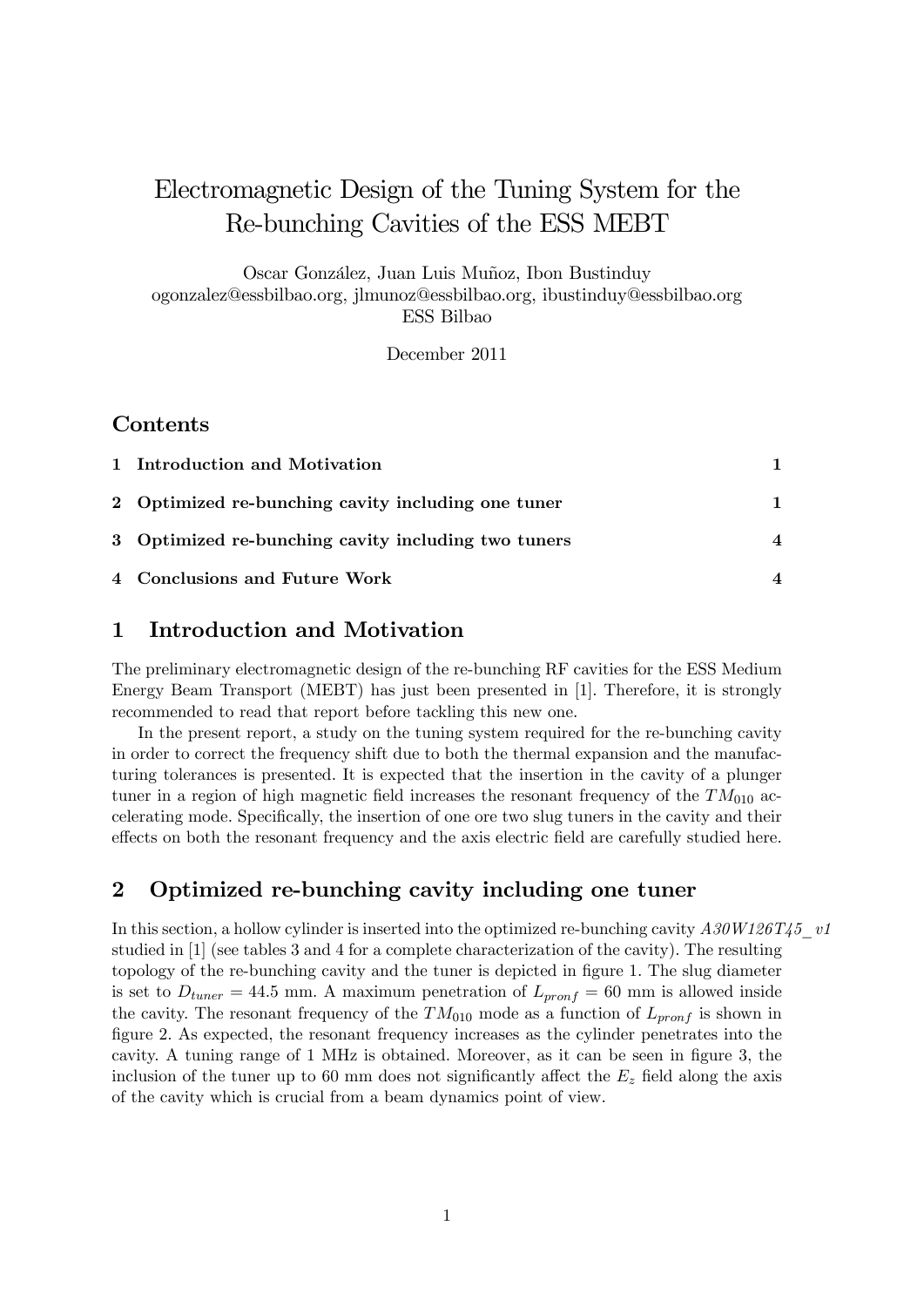

Figure 1: Optimized re-bunching cavity  $A30W126T45$ <sub>\_v1</sub> including one tuner.



Figure 2: Resonant frequency of the  $TM_{010}$  mode as a function of  $L_{pronf}$  for the  $A30W126T45_v1$  re-bunching cavity of figure 1 including one tuner.



Figure 3: Normalized  $E_z$  field along the axis of the cavity  $A30W126T45v1$  of figure 1 calculated with Comsol for  $L_{pronf} = 0$  mm and  $L_{pronf} = 60$  mm.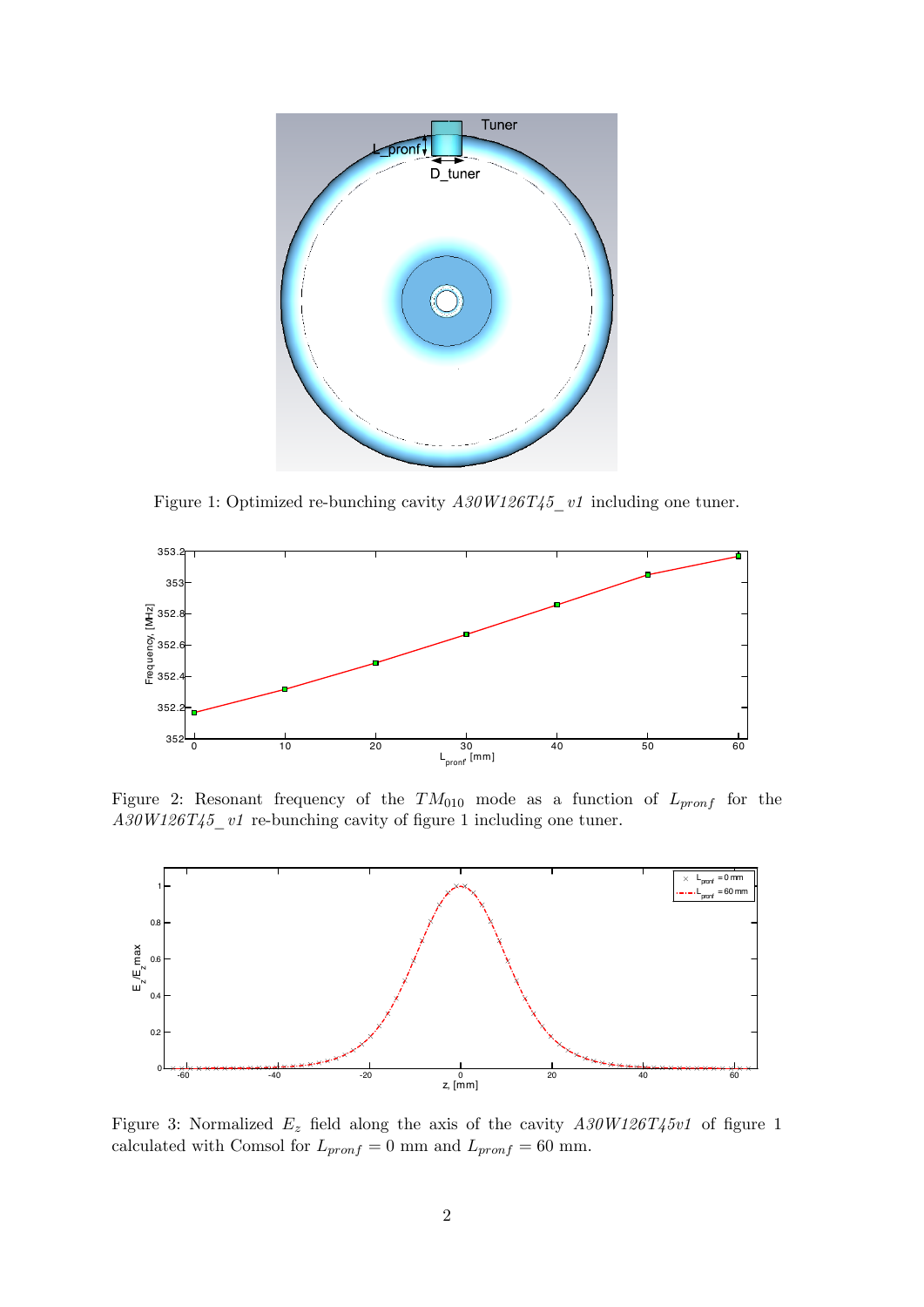

Figure 4: Optimized re-bunching cavity  $A30W126T45$  v1 including two tuners located (a) one opposite to the other and (b) with a specified angle  $(AngleTuner)$  between them.



Figure 5: Resonant frequency of the  $TM_{010}$  mode as a function of  $L_{pronf}$  for the  $A30W126T45$  v1 re-bunching cavity of figure 4-a.



Figure 6: Normalized  $E_z$  field along the axis of the cavity  $A30W126T45v1$  of figure 4-a calculated with Comsol for  $L_{pronf} = 0$  mm and  $L_{pronf} = 60$  mm.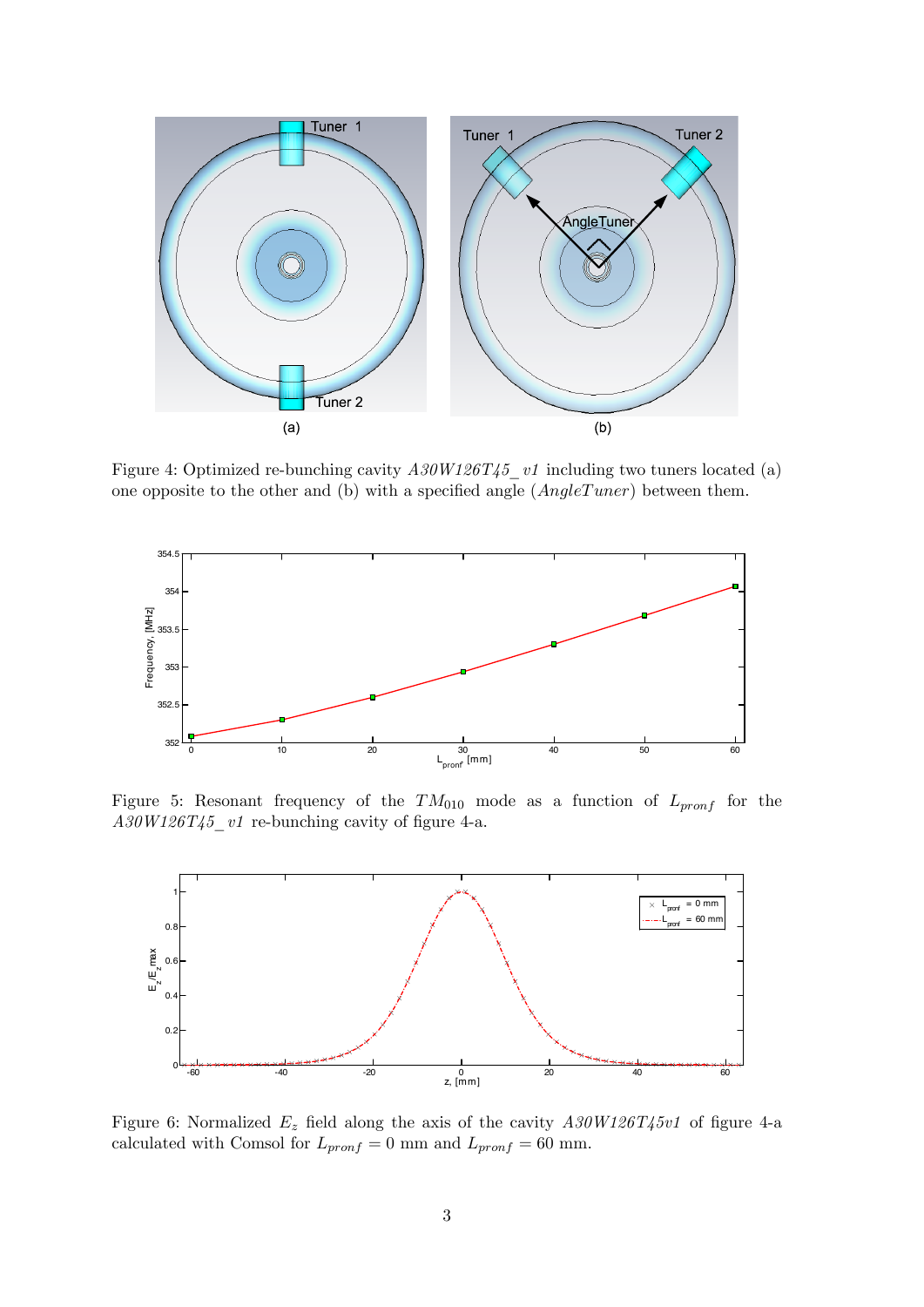

Figure 7: Resonant frequency of the  $TM_{010}$  mode as a function of the relative position of the tuners AngleTuner for the  $A30W126T45_v1$  re-bunching cavity of figure 4-b. L\_pronf is fixed to 30 mm.

#### 3 Optimized re-bunching cavity including two tuners

In this case, two hollow cylinders are inserted into the cavity. First, as shown in figure 4-a both cylinders are located in opposite positions. Both the slug diameter  $D_{tuner}$  and the maximum penetration  $L_{pronf}$  remain fixed. The new tuning range with this new configuration is plotted in figure 5. As it can be seen, a tuning range of almost 2 MHz is now obtained, thus doubling the range obtained with only one tuner. In addition, the  $E_z$  field along the axis of the cavity is again not affected by the presence of the tuners, as shown in figure 6. Finally, the position of the tuners inside the cavity is also studied. To this end, figure 7 shows the resonant frequency of the cavity as a function of the relative angle *AngleTuner* between tuners for a fixed  $L_{pronf} = 30$  mm. As it can be seen, the resonant frequency of the cavity is barely affected.

#### 4 Conclusions and Future Work

A tuning system for the ESS re-bunching cavity has been presented here. The main conclusions of our work are:

- 1. The tuning range available with 2 tuners (2 MHz) is almost double than the one obtained with 1 tuner (1 Mhz)
- 2. The insertion of the tuners does not seem to affect the  $E<sub>z</sub>$  axis electric field on the cavity.
- 3. Moreover, for the 2-tuner topology, the position of the cylinders in the cavity does not affect the resonant frequency of the accelerating mode.

Besides these conclusions, some remarks must be pointed out:

1. Taking into account the manufacturing considerations presented in [1], the optimum position for the tuners when designing the cavity should be half the dynamic range of the designed tuning system  $(L_{\nu r \circ n f} = 30 \text{ mm}$  in this report). This should allow us to successfully tune the cavity due to its thermal expansion and to the fabrication tolerances.